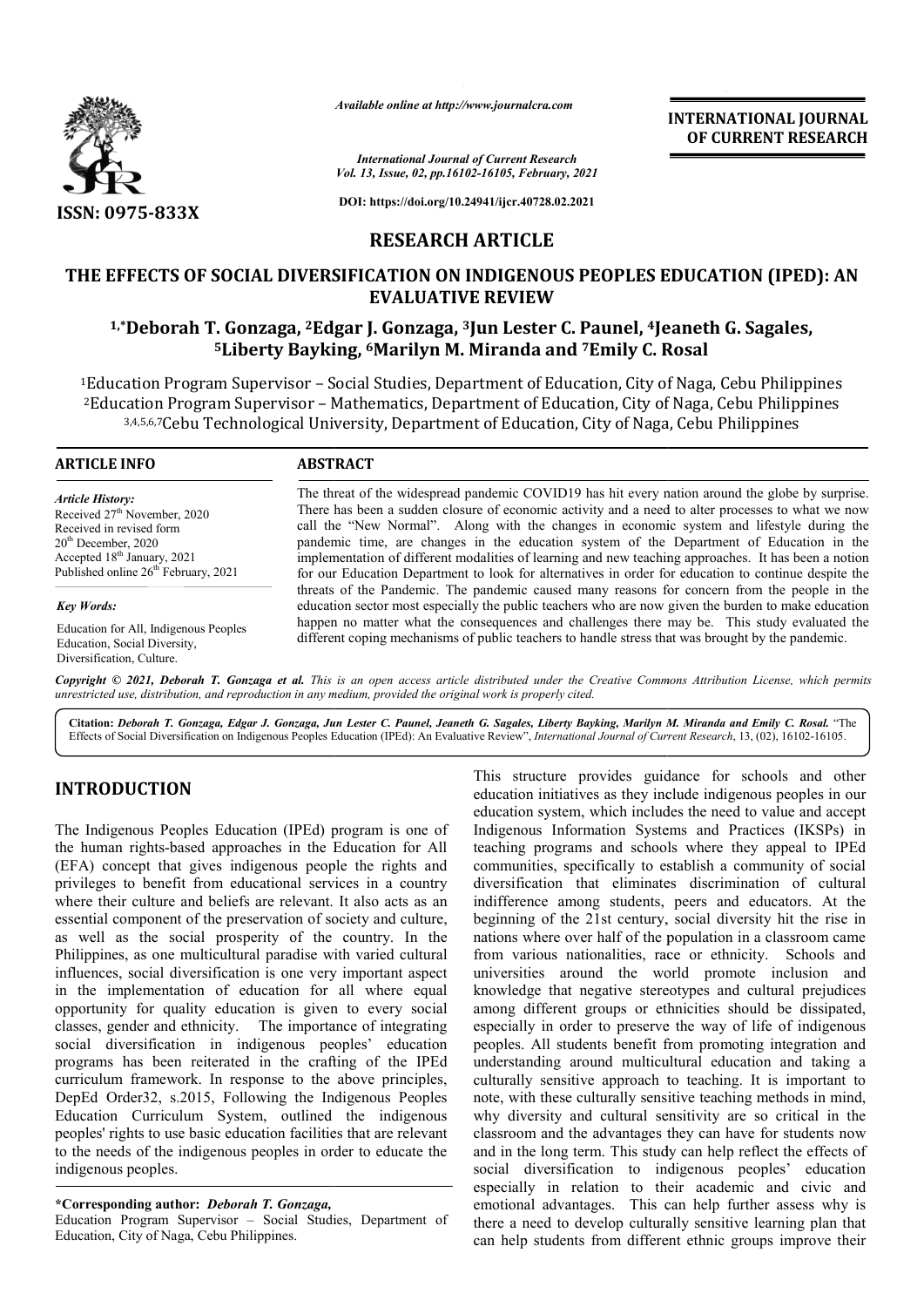confidence and love for education. In addition, social diversification can also improve every learners' awareness and understanding of different culture and beliefs. Thus, develop their ability to co-exist in a multicultural and diverse community.

#### **OBJECTIVES**

The study aims to evaluate the effects of social diversification in the indigenous peoples' education. Specifically, this evaluative study seeks to understand the following points:

- Determine the demographic profile of Indigenous people in terms of the following;
- Identify the effects of social diversification on the following aspects:
	- Academic Benefits
	- Civic and Emotional Benefits
- Propose contextualized learning plan to be included in the indigenous people education program.

### **METHODOLOGY**

This study uses a descriptive approach to analysis that incorporates data from school data and Focused Group Discussion (FGD) data from teachers managing classes with indigenous people. In order to define learning plans for improving and fostering social diversification in indigenous peoples' education, it reviews and analyzes data from existing implementation guidelines. This research paper has used existing related literature and studies from reputable primary sources in the quest for insights and information that addresses this paper's entire objective. In addition, this paper identifies crucial changes in learning plans that will support teachers and learners in the philosophy of Education for All in the manner of cultural awareness and diversity practice among learners of different ethnicities.

#### **PRESENTATION OF DATA AND ANALYSIS**

*Demographic Profile of IPEd:* The tribe of the Ati community in the City of Naga is one of the sectors that can achieve fair education rights on the basis of the 2001 Education For All Guidelines and No Child is Left Behind Act that aims to help disadvantaged students get education despite the difficulty they face. The Local Government of the City develops the IPEd community in the city where they are given a place to stay and an inclusive school atmosphere where they can learn together with locals of the City. The percentage of enrolled Indigenous People students is at 11 percent of the school's overall population of 498 students. There are 28 male and 26 female IPEd students who are currently enrolled from Kinder to  $6<sup>th</sup>$  grade. They are under inclusive classroom which means they are together with regular students in a classroom. The value of providing an inclusive educational atmosphere is that both the local people's culture and language can be absorbed by the IPEd students and the locals can also learn from their culture and appreciate their differences, according to school's administrator Ms. Apayor. The sharing of information between and between students makes it easier for the learning process to take place. Much of this tribe's livelihood comes from trade and merchandise where they must go to various places in another region to sell and collect goods that they will sell on the market.

In terms of quality and quantity of education, the indigenous people's way of living and their response to education posts a greater challenge for the education sector to handle. Their attendance rate is very low and there is a high likelihood of dropping out students due to the kind of livelihood they have, the IPEd students need to go to places to buy and sell goods or to attend to their cultural values and rituals for a quiet time. The teachers drafted plans for intervention to help IPEd students achieve success in their education, due to the situation at hand. These interventions are home visitation, one-on-one review teaching and peer-to-peer coaching, among others. The teachers also must develop homework activities that could help IPEd students continue learning despite the consequences of having to prioritize their livelihood next to education. Based on the estimated from the information of the United Nations Department of Economic and Social Affairs: Population Division in 2017, the Philippines between 12% to 17% of indigenous peoples all over the different regions nationwide. This shows several Filipinos need assistance in education in a more inclusive environment and curriculum.

*Effects of Social Diversification to IPEd:* A view of social diversification in education is a benchmark of a productive education. According to the study of Lopez (2017) students' performance and instructional interactions is derived from the different learning relationships that exist among students. It can be viewed that social diversification in education can greatly affect students' performance in classroom. Areas in Academic and Civic development initially improved as in the case of the IPEd students in City of Naga Division. An interview was conducted, and the following results were shown:

*Academic Benefits of Social Diversification on IPEd:* The indigenous peoples' way of simple living is an example of a Nomadic lifestyle where a need for formal education is not a priority since they are mostly dependent on the environment for basic needs of food, shelter, clothing, etc. Without a degree or diploma, the indigenous tribe can prosper because they can go fishing and trade in products for a living. However, with the changing times, this calls for measure of improvement. The education sector painted a different concept of way of living. Through education, the indigenous peoples learned the concept of monetary exchange and the value of money. By having education, they are more adept and more knowledgeable about trade and merchandise. In reading and evaluating, the IPEd group also had better and more mastered skills that they could use in their business ventures or landing a job and employment.

The increase in literacy rate of the community lessens the poverty rate of nation as more people become more skilled and better qualification for job and employment. According to UNESCO Digital Library (2016) It is evident that literacy is one factor for economic improvement. Literacy interventions generally provide economic growth in the society. In the aspect of academic benefits to IPEd students, social diversification plays a greater role in achieving higher literacy rate in the community. The diverse environment in the classroom, gives students proper stimulus to learn more. Wells, Fox, Cobo (2016) discussed how racially diverse classrooms can benefit all students. Educational benefits include cognitive, social and emotional aspects of all students in a socially diversified classroom. According to the report, because of educational benefits of diversity, colleges and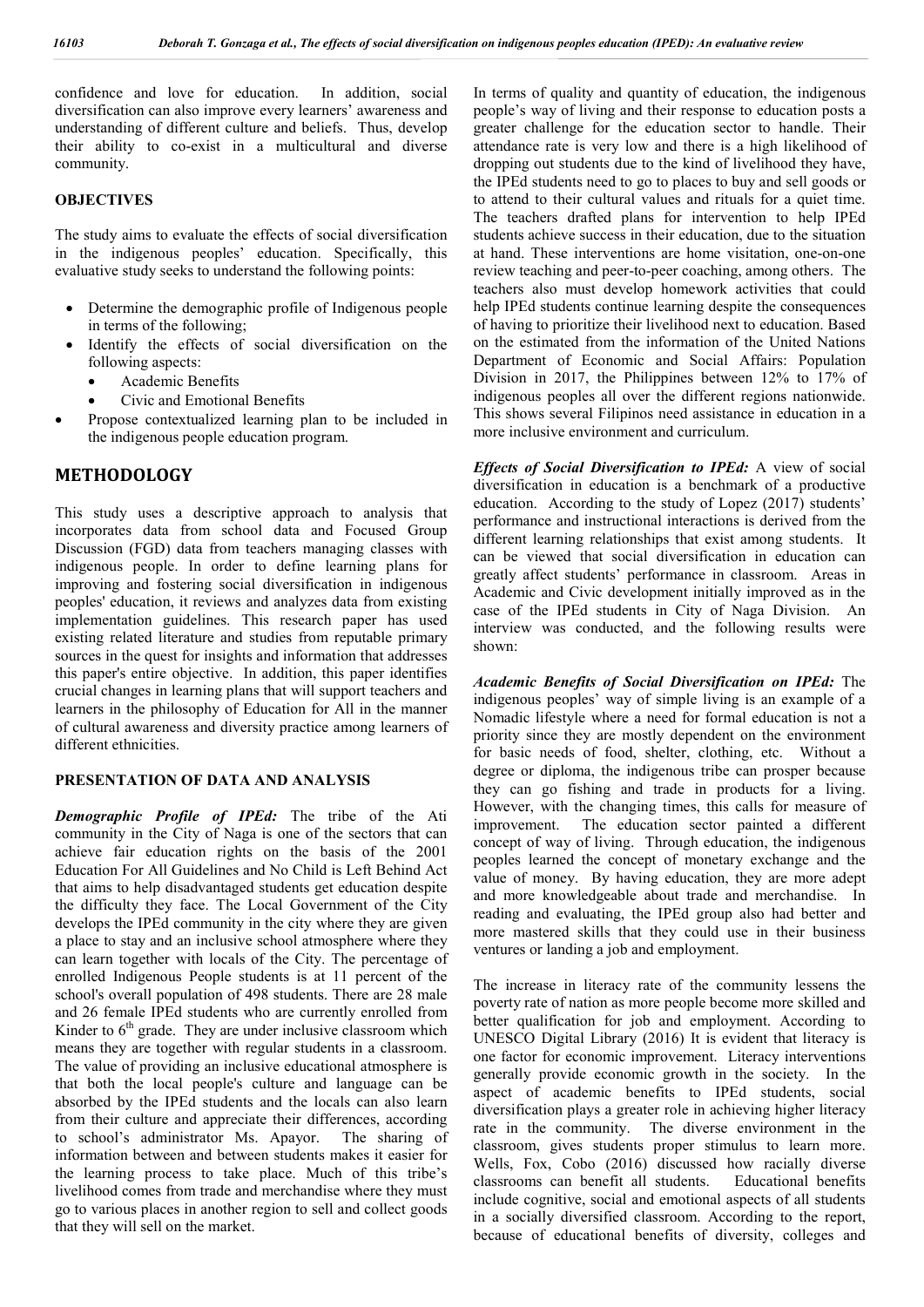universities commit to adapt racially diverse educational settings as well as student bodies in organization so that students can learn from one another across cultural boundaries and help them fight with different perspectives and to collaboratively work across lines of differences that can help students prepare and become globally competitive.

*Civic and Emotional Benefits Social Diversification on IPEd:* Public schools welcome a more diverse spectrum within their walls where students and families form different cultures come together in an inclusive environment setting. Social diversified views, opinions, and principles are not only fully legal but also valued by students and families in a community.

*Challenges of Social Diversification:* The implementation of social diversification on IPEd programs recognized the rights of the indigenous peoples (IP) to have basic education that is culturally rooted and responsive, DepEd Order No.32 s.2015. Diversity contributes to institutional features that associate the importance of education with service to the broader community. However, Diversity of culture in an education setting sometimes may be the hardest to live and deal with, because teachers and administrators need to adjust and implement contextualization of instruction in their classroom. To address the issue, teachers need to understand their roles and responsibilities.

### **Conclusion**

This time of globalization, social diversity is an important component to train students to become resilient and adaptive. This evaluative study attempted to analyze effects of social diversification of Indigenous Peoples Education IPEd in terms of academic, civic and emotional advantages as well as the challenges thereto. It can be concluded that:

- Social diversification of Indigenous Peoples Education (IPEd) programs have helped students of the Ati community in the City of Naga Division to improve their academic performance with the help of peer coaching.
- Students from the IPEd programs initially gained selfconfidence and enriched their skills as they become learn in school.
- Social Diversification has positive impact in the society and the community with the increase of literacy rate. The increase of literacy rate increases the chance for employment of the citizens in the community.
- The challenges of social diversification in the educational environment are the contextualization of materials and lesson plans in order to address cultural differences and respond to problems in the delivery of instruction.

#### R**ecommendations**

- Conduct a series of consultative meeting among education providers in the IPEd community and formation of a consultative and advisory bodies for IPEd.
- Outline the structure of the IPEd curriculum, which incorporates social diversification in all education areas that can grow and enhance multicultural knowledge among diverse learners.
- Integrate psychosocial principles as part of the contextualized lessons for operation and curriculum.
- Provide opportunities for culturally embedded practices to build awareness, empathy, open-mindedness and trust among students in order to prepare themselves for a diverse workplace.
- Provide services that develop collaborative coexistence where students work together in conjunction with various cultures and ethnicities.

#### **Acknowledgment**

We would like to express our profound appreciation and heartfelt gratitude to the families, friends and colleagues of the researchers for all your assistance, whether big or small, which has, in one way or another, greatly contributed to the completion and success of this undertaking. To our mentors, Dr. Emily C. Rosal and Dr. Marilyn M. Miranda, for spending some valuable time analyzing and influencing this work and for the encouragement, tremendous assistance and sharing of their brilliant ideas and experience that helped a lot in the achievement of this endeavor. For the gift of life and creation as well as the gift of talent and wisdom to God Almighty, to whom the researchers give this production of work for HIS glory.

## **REFERENCES**

- Cameron. 2006. The Economic Benefits of Increased Literacy. Retrieved from: https://unesdoc.unesco.org/ ark:/48223/pf0000145957
- DepEd Order No.32, s.2015. Adopting The Indigenous Peoples Education Curriculum Framework.Retrieved from: https://www.deped.gov.ph/wp-

content/uploads/2015/07/DO  $s2015$  32.pdf

- DepEd Order No.34, s.2017. Guidelines on the Formation of Consultative and Advisory Bodies on Indigenous Peoples Education (IPEd) in regions Implementing the IPEd Program. Retrieved from: https://www.deped.gov.ph/ 2017/07/17/do-34-s-2017-guidelines-on-the-formation-ofconsultative-and-advisory-bodies-on-indigenous-peopleseducation-iped-in-regions-implementing-the-iped-program/
- DepEd Order No.43, s.2013. Implementing Rules and Regulations (IRR) of Republic Act. No. 10533 Otherwise Known as The Enhanced Basic Education Act of 2013. Retrieved from: https://www.deped.gov.ph/wp-content/ uploads/2013/09/DO\_s2013\_43.pdf
- DepEd Order No.43, s.2013. Implementing Rules and Regulations (IRR) of Republic Act No.10533 Otherwise Known as the Enhanced Basic Education Act of 2013. Retrieved from: https://www.officialgazette.gov. ph/2013/09/04/irr-republic-act-no-10533/
- DepEd Order No.62, s.2011. Adopting the National Indigenous People (IP) Education Policy Framework. Retrieved from: https://www.deped.gov.ph/2011/08/08/do-62-s-2011-adopting-the-national-indigenous-peoples-ipeducation-policy-framework/
- Drexel University 2000. The Importance of Diversity and Cultural Awareness in the Classroom.Retrieved from: https://drexel.edu/soe/resources/studenteaching/advice/imp ortance-of-cultural-diversity-in-classroom/
- Halasan, R. 2020. How Indigenous People Education Programs in the Philippines Adapt in a Diverse Society. Retrieved from: http://web.nlp.gov.ph/ children